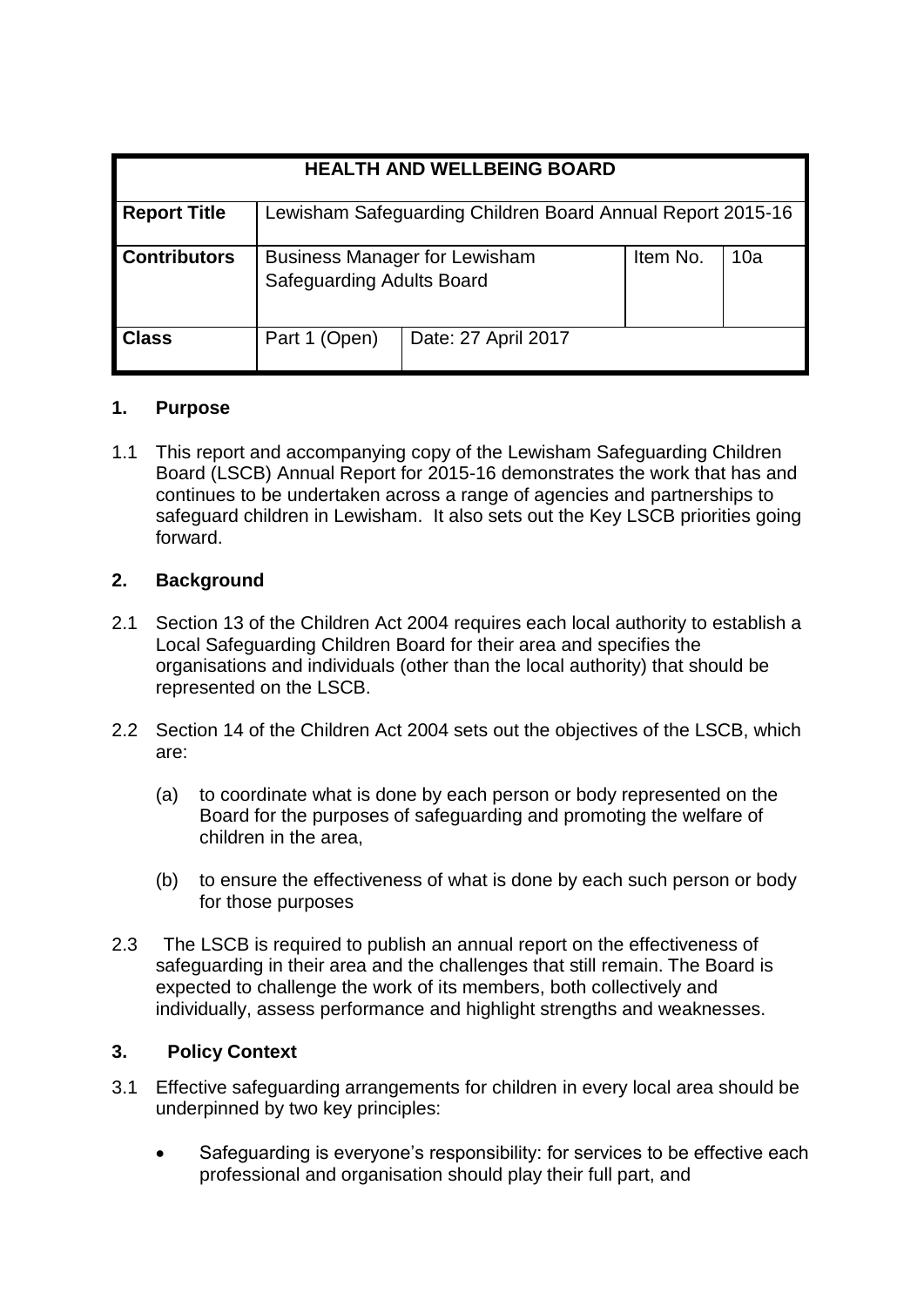- A child-centred approach: for services to be effective they should be based on a clear understanding of the needs and views of children.
- 3.2 Working Together to Safeguard Children 2015 specifies that Local Safeguarding Children Boards should maintain a local learning and improvement framework which is shared across local organisations who work with children and families. The local framework should cover the full range of reviews and audits which are aimed at driving improvements to safeguard and promote the welfare of children. Some of these reviews (i.e. SCRs and child death reviews) are required under legislation. The different types of review include:
	- Serious Case Reviews for every case where abuse or neglect is known or suspected and either:
	- (a) A child dies, or
	- (b) A child is seriously harmed and there are concerns about how organisations or professionals worked together to safeguard the child,
	- Child death review, a review of all child deaths
	- Review of a child protection incident which falls below the threshold for a SCR, and
	- Review or audit of practice in one or more agencies.
- 3.3 Two Serious Case Reviews were published by the LSCB during 2015/16. The full reports can be accessed on the LSCB website [http://www.safeguardinglewisham.org.uk/lscb/lscb/serious-case-review/serious](http://www.safeguardinglewisham.org.uk/lscb/lscb/serious-case-review/serious-case-review)[case-review](http://www.safeguardinglewisham.org.uk/lscb/lscb/serious-case-review/serious-case-review)

## **4. Lewisham Safeguarding Children Board**

- 4.1 The LSCB endeavour to ensure that children and young people are:
	- Safe from abuse, maltreatment, neglect, violence and sexual exploitation,
	- Secure, stable and cared for, and helps to reduce the likelihood of them suffering from:
		- Accidental death or injury
		- Bullying, exploitation and discrimination
		- Crime and anti-social behaviour
- 4.2 The attached LSCB annual report for 2015/16 sets out the work and developments by the Board and its task groups during this period. It also highlights the key priorities going forward for 2016-18.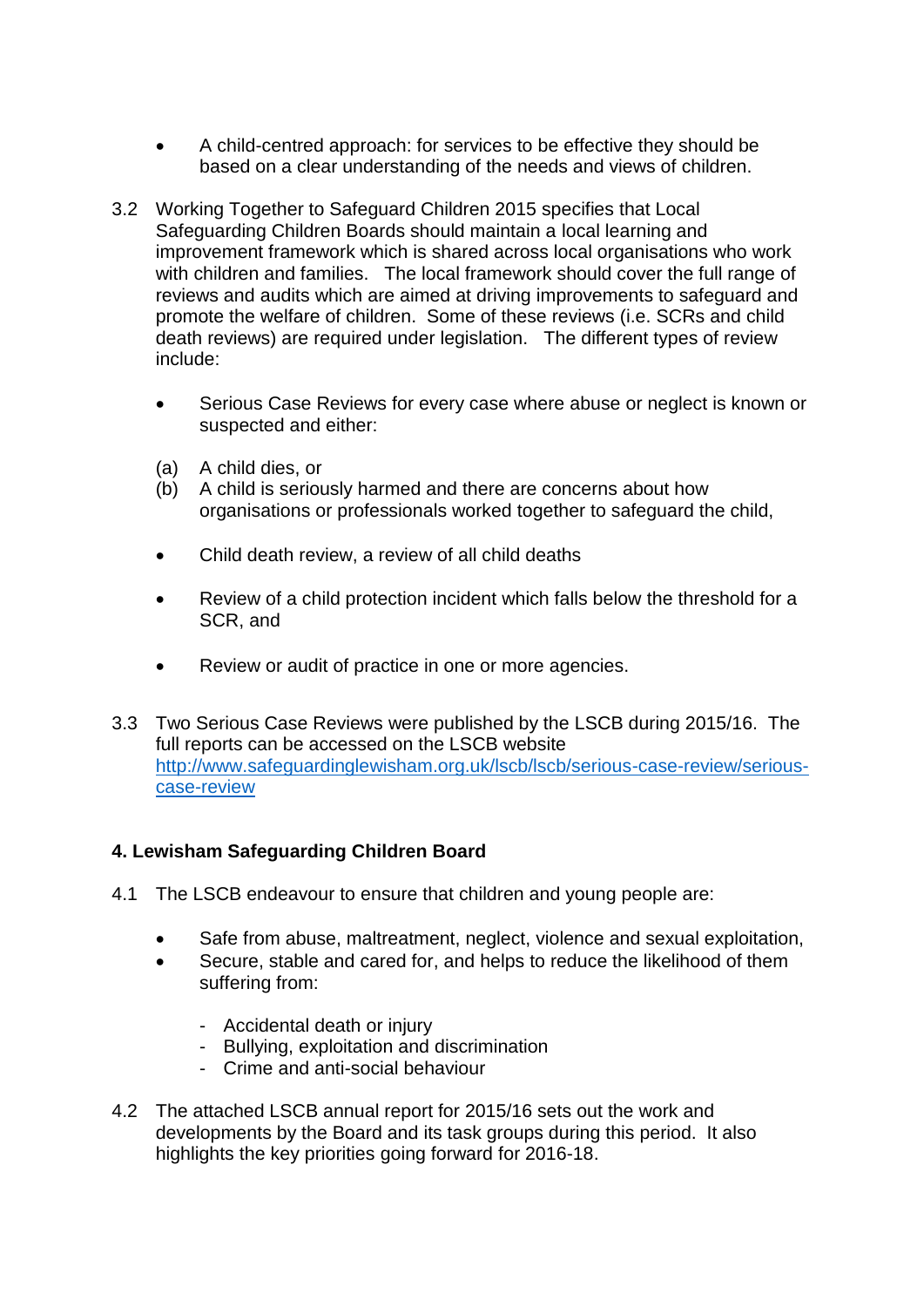# **5. Changes and developments for the LSCB**

- 5.1 The LSCB meets 4 times a year and is independently chaired. Following the resignation of the former chair in March 2016, the Executive Director for Children Services has acted as interim chair until the new chair was appointed in October 2016.
- 5.2 Board partners continue to contribute financially to ensure efficient funds for the work of the Board, which includes the salaries of the Independent Chair, Business Manager, Development Officer and Administrator, as well as the LSCB annual training programme. Please see page 10 of the annual report for a breakdown of financial contributions.

# **5. LSCB Priorities**

- 5.1 The following key priorities for the LSCB to take forward during the period of 2016-18 were decided on at a Development Day event in February 2016.
	- Improving the effectiveness of agencies and the community in identifying and addressing neglect.
	- Increasing the effectiveness of the LSCB as a truly effective agent in securing positive outcomes for children, in protecting them from abuse and exploitation.
	- Raising the profile of safeguarding across the Borough, amongst practitioners, stakeholders and the community with a particular focus on the most vulnerable or at risk.
	- Ensuring that the voice of children and young people influence learning, best practice and the work of the LSCB.
	- Increasing the effectiveness of agencies and the community in identifying and addressing Child Sexual Exploitation.

## **6. Financial Implications**

6.1 There are no additional financial implications arising from this report.

## **7. Legal Implications**

7.1 There are no legal implications arising from this report.

## **8. Crime and Disorder Implications**

8.1 There are no specific crime and disorder implications arising from this report. The LSCB works in close collaboration with Safer Lewisham Partnership to ensure joint approaches to overlapping issues such as domestic violence, hate crimes and 'Prevent' (the government's counter-terrorism strategy).

## **9. Equalities Implications**

9.1 As highlighted earlier in this report, The LSCB has the lead role in promoting the fact that every child in Lewisham has the right to live safely and free from